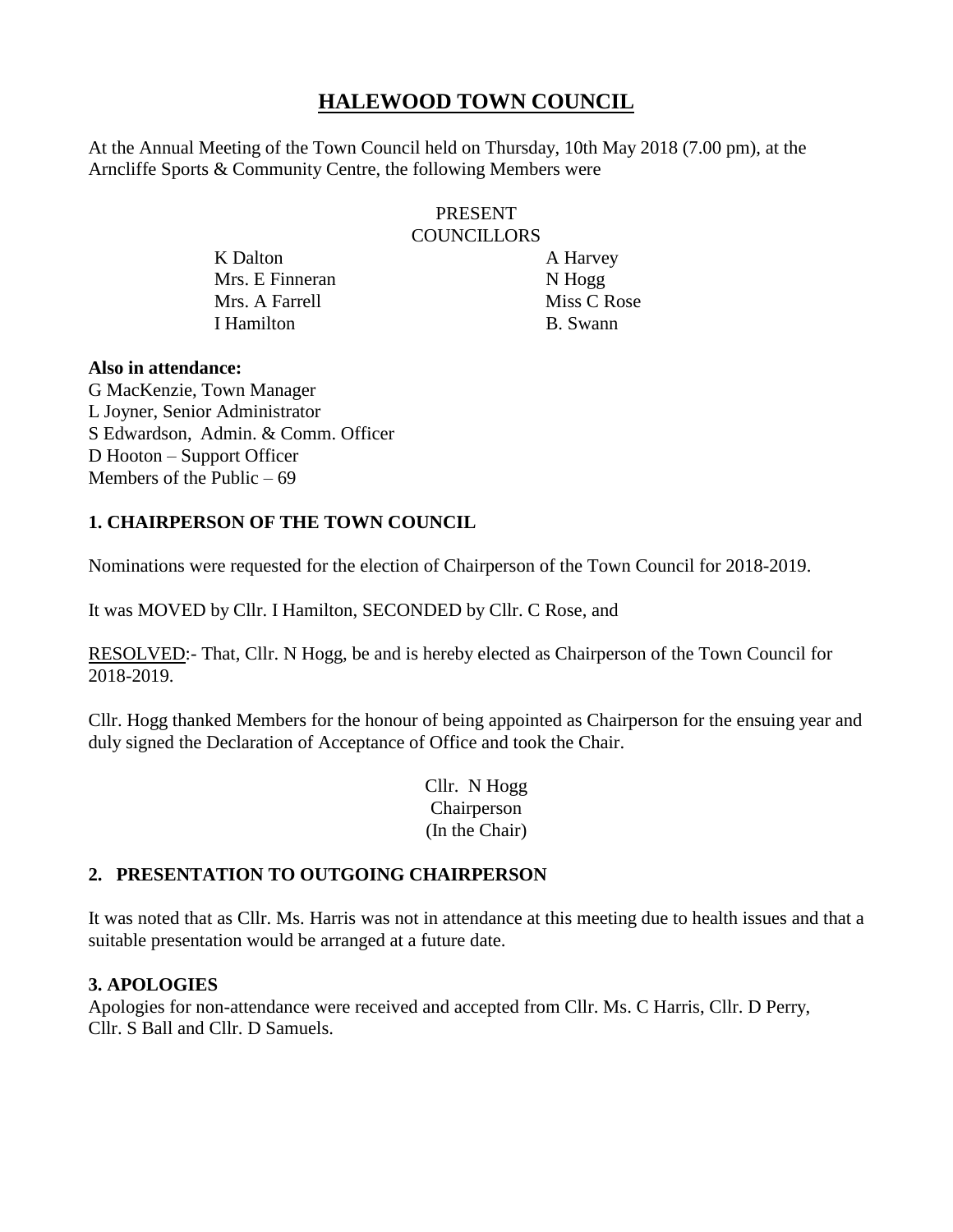# **4. VICE-CHAIRPERSON OF THE TOWN COUNCIL**

The Chairperson invited nominations for the appointment of Vice-Chairperson of the Town Council for 2018/2019.

It was MOVED by Cllr. I Hamilton and SECONDED by Cllr. Miss C Rose, and

RESOLVED:- That Cllr. Mrs. A Farrell be and is hereby elected as Vice-Chairperson of the Council for 2018/2019.

# **5. MINUTES**

RESOLVED:- (a) That the minutes of the Special Town Council Meeting held on 19th April 2018 be approved as a correct record and signed by the Chairperso subject to the following amendment:-

Remove "Cllr I Hamilton" from the attendance at this meeting and include in apologies.

 (b) That the minutes of the Town Council Meeting held on 19th April 2018 up until the time this meeting was abandoned be approved as a correct record and signed by the Chairperson subject to the following amendment:-

Remove "Cllr I Hamilton" from the attendance at this meeting and include in apologies.

# **6. TOWN COUNCIL GOVERNANCE**

# **a) Terms of Reference**

RESOLVED:- That the following documents, previously distributed and reviewed at the Special Meeting of the Town Council held on 19th April 2018 be adopted for 2018-2019.

- Standing Orders
- Members' Code of Conduct
- Financial Regulations

# **b) Meeting Cycle for 2018-2019**

RESOLVED:- (i) That the Cycle of Meetings for 2018-2019 be approved.

 (ii) That the starting time of ordinary meetings of Council be 7.00 p.m. subject to change at the Chairperson's discretion.

#### **c) Authorised Signatories**

RESOLVED:- That the following Members be re-appointed as signatories for 2018/2019